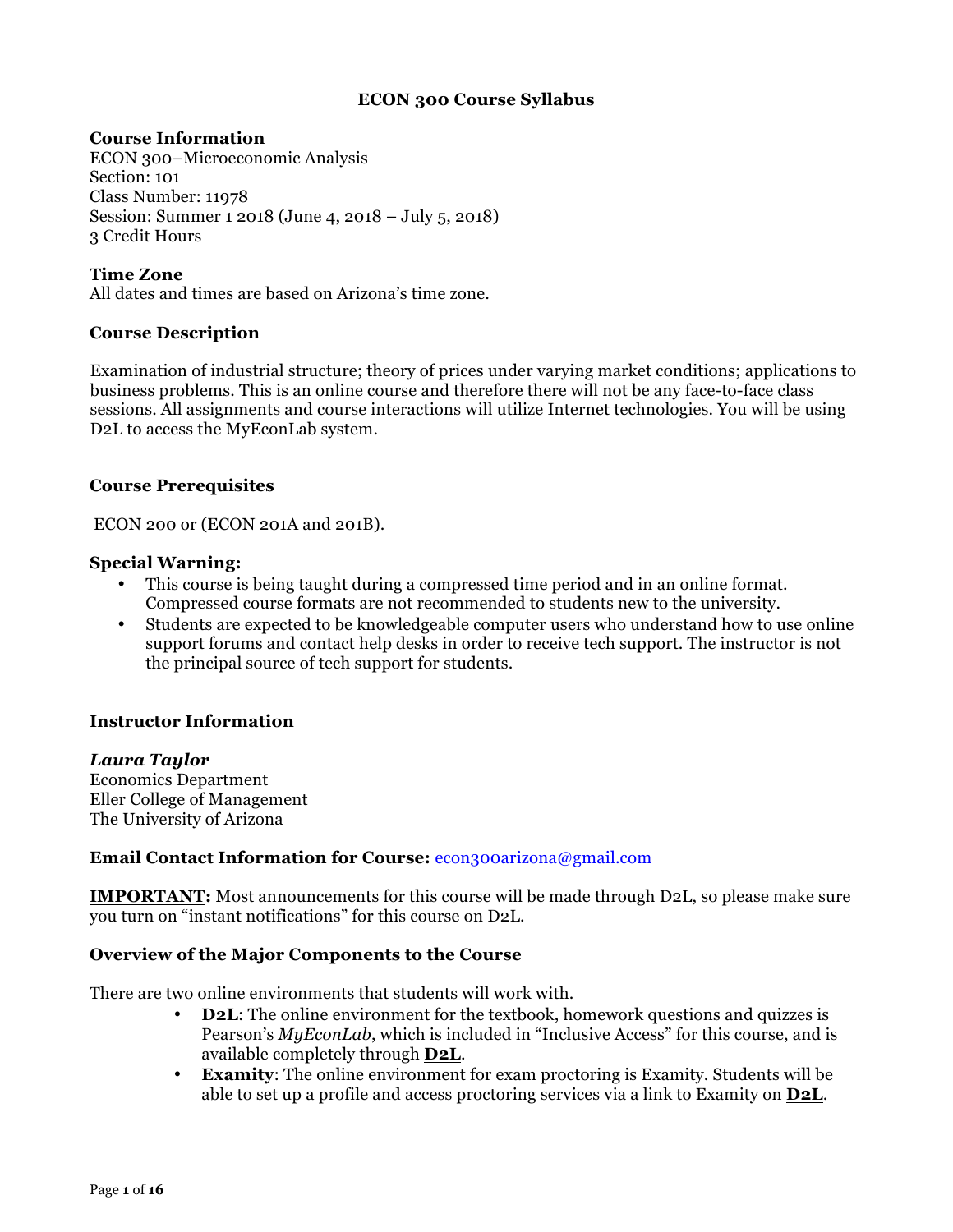# **Course Materials and Inclusive Access**

Course materials are being delivered digitally via D2L through the Inclusive Access program.

On D2L, the link that will take you to your course homepage (which includes all of the course material including readings, homework, quizzes and exams), is under the *MyLab Economics Course Home* module on D2L. There, you can select the *MyLab Economics Course Home* link to take you to the online course materials.

## **This is a short duration intensive course be aware of the opt-out deadline.**

Please access the material through D2L the first day of classes to make sure there are no issues in the delivery, and if you are having a problem or question, they can be addressed quickly.

You automatically have access to the course materials FREE through June 8, 2018. You **must** take action (even if you have not accessed the materials) to opt-out if you do not wish to pay for the materials, and choose to source the content independently. **The deadline to opt-out for 5wk courses beginning June 4th is 9:00pm MST, June 8, 2018.**

**If you do not opt out and choose to keep the access your bursars account will be charged. Your charge will not appear on your bursar's statement until July/August billing cycle.**

Please refer to the Inclusive Access FAQs at shop.arizona.edu/inclusive for additional information.



The course textbook is *Microeconomics, 8th Edition*, by Jeffrey M. Perloff, Prentice Hall, © 2018. The text is available as an e-book on *MyEconLab*.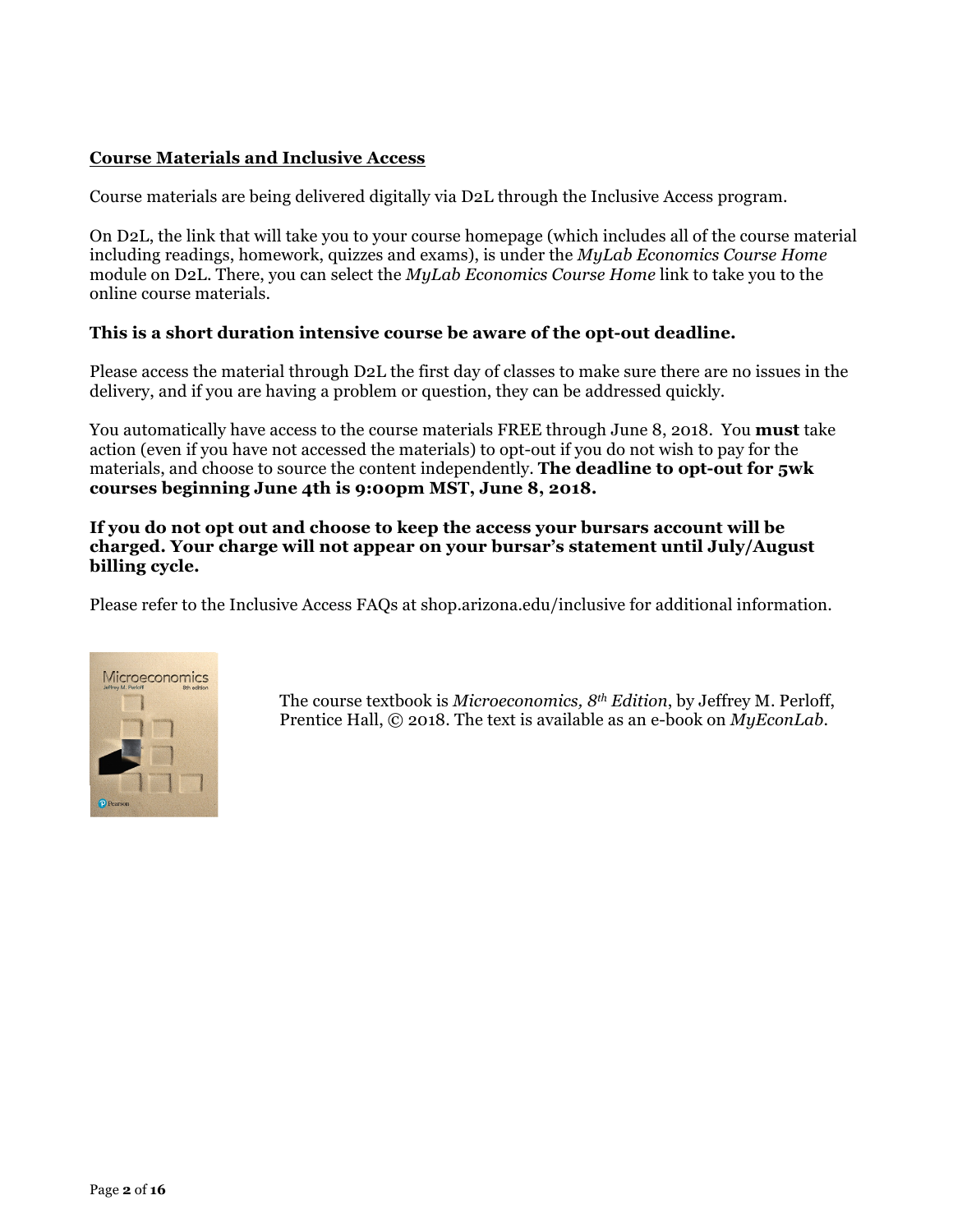# **Chapters of Study for the Course**

We will cover twelve of the chapters in the textbook:

- 1. Introduction (Optional)
- 2. Supply and Demand
- 3. Applying Supply-and-Demand Model
- 4. Consumer Choice
- 5. Applying Consumer Theory
- 6. Firms and Production
- 7. Costs

8.Competitive Firms and Markets 9. Applying the Competitive Market 11. Monopoly 13. Oligopoly and Monopolistic Competition 18. Externalities, Open-Access, and Public Goods

| Exam 1<br><b>Material</b> | <b>Learning Objective</b>                                  |
|---------------------------|------------------------------------------------------------|
|                           | Section 2.1: Demand                                        |
|                           | Section 2.2: Supply                                        |
| Chapter 2                 | Section 2.3: Market Equilibrium                            |
|                           | Section 2.4: Shocking the Equilibrium                      |
|                           | Section 2.5: Effects of Government Interventions           |
|                           | Section 2.6: When to Use Supply-and-Demand Model           |
|                           | Section 3.1: How Shapes of Supply and Demand Curve Matter  |
|                           | Section 3.2: Sensitivity of the Quantity Demanded to Price |
| Chapter 3                 | Section 3.3: Sensitivity of the Quantity Supplied to Price |
|                           | Section 3.4: Effects of a Sales Tax                        |
|                           | Section 4.1: Preferences                                   |
| Chapter 4                 | Section 4.2: Utility                                       |
|                           | Section 4.3: Budget Constraint                             |
|                           | Section 4.4: Constrained Consumer Choice                   |
|                           | Section 4.5: Behavioral Economics                          |
|                           | Section 5.1: Deriving Demand Curves                        |
| Chapter <sub>5</sub>      | Section 5.2: How Changes in Income Shift Demand Curves     |
|                           | Section 5.3: Effects of a Price Change                     |
|                           | Section 5.4: Cost-of-Living Adjustments                    |
|                           | Section 5.5: Deriving Labor Supply                         |

# **Learning Objectives**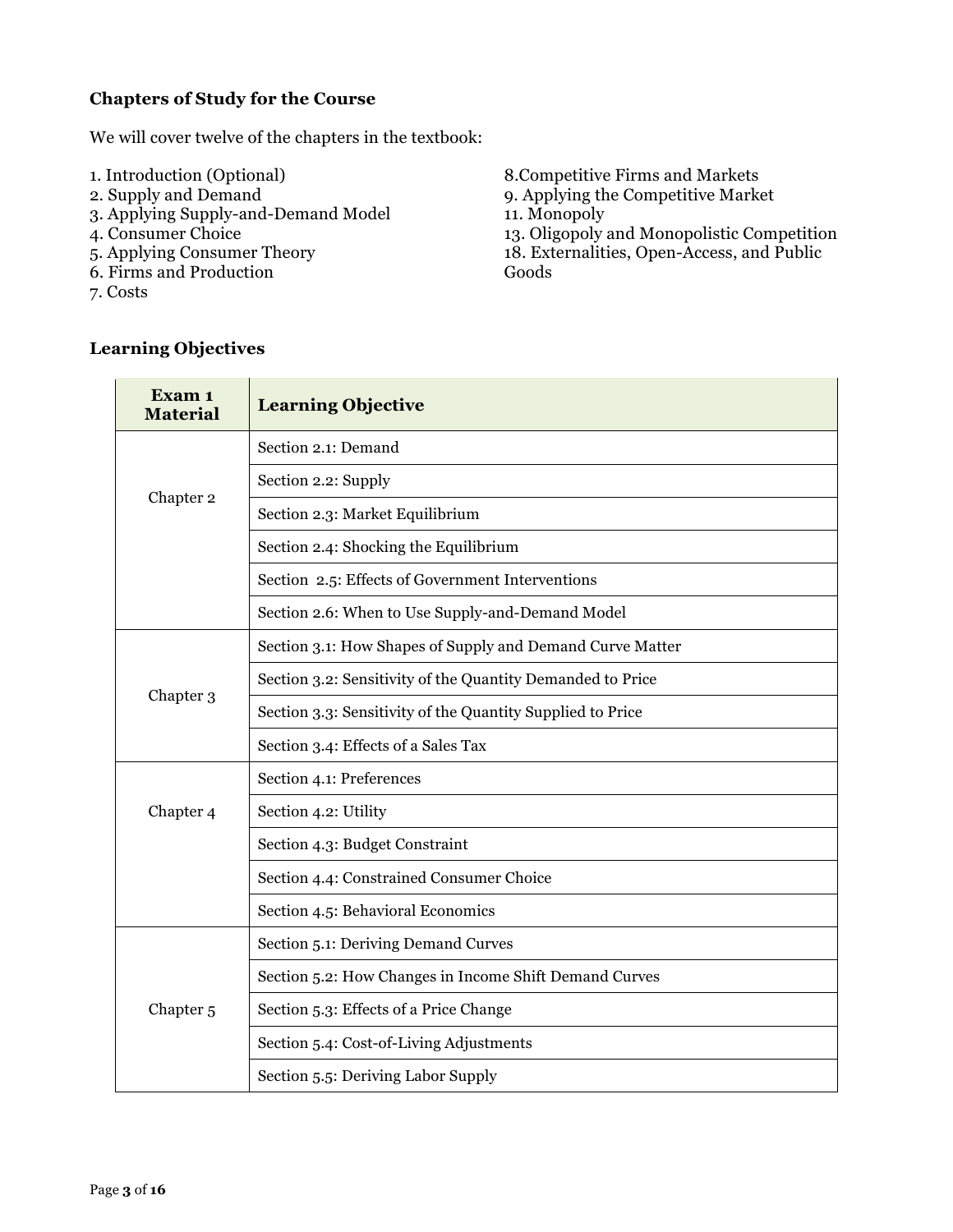| Exam <sub>2</sub><br><b>Material</b> | <b>Learning Objective</b>                                           |
|--------------------------------------|---------------------------------------------------------------------|
|                                      | Section 6.1: The Ownership and Management of Firms                  |
|                                      | Section 6.2: Production                                             |
| Chapter 6                            | Section 6.3: Short-Run Production                                   |
|                                      | Section 6.4: Long-Run Production                                    |
|                                      | Section 6.5: Returns to Scale                                       |
|                                      | Section 6.6: Productivity and Technical Change                      |
|                                      | Section 7.1: The Nature of Costs                                    |
|                                      | Section 7.2: Short-Run Costs                                        |
| Chapter 7                            | Section 7.3: Long-Run Costs                                         |
|                                      | Section 7.4: Lower Costs in the Long-Run                            |
|                                      | Section 7.5: Cost of Producing Multiple Goods                       |
|                                      | Section 8.1: Perfect Competition                                    |
| Chapter 8                            | Section 8.2: Profit Maximization                                    |
|                                      | Section 8.3: Competition in Short-Run                               |
|                                      | Section 8.4: Competition in the Long-Run                            |
|                                      | Section 9.1: Zero Profit for Competitive Firms in the Long Run      |
|                                      | Section 9.2: Consumer Welfare                                       |
| Chapter 9                            | Section 9.3: Producer Welfare                                       |
|                                      | Section 9.4: Competition Maximizes Welfare                          |
|                                      | Section 9.5: Polices That Shift Supply and Demand Curves            |
|                                      | Section 9.6: Policies That Create a Wedge Between Supply and Demand |
|                                      | Section 9.7: Comparing Both Types of Policies: Imports              |
| <b>Final Exam</b><br><b>Material</b> | <b>Learning Objective</b>                                           |
|                                      | Section 11.1: Monopoly Profit Maximization                          |
| Chapter 11                           | Section 11.2: Market Power                                          |
|                                      | Section 11.3: Market Failure Due to Monopoly Pricing                |
|                                      | Section 11.4: Causes of Monopoly                                    |
|                                      | Section 11.5: Government Actions That Reduce Market Power           |
|                                      | Section 11.6: Networks, Dynamics, and Behavioral Economics          |
| Chapter 13                           | Section 13.1: Market Structures                                     |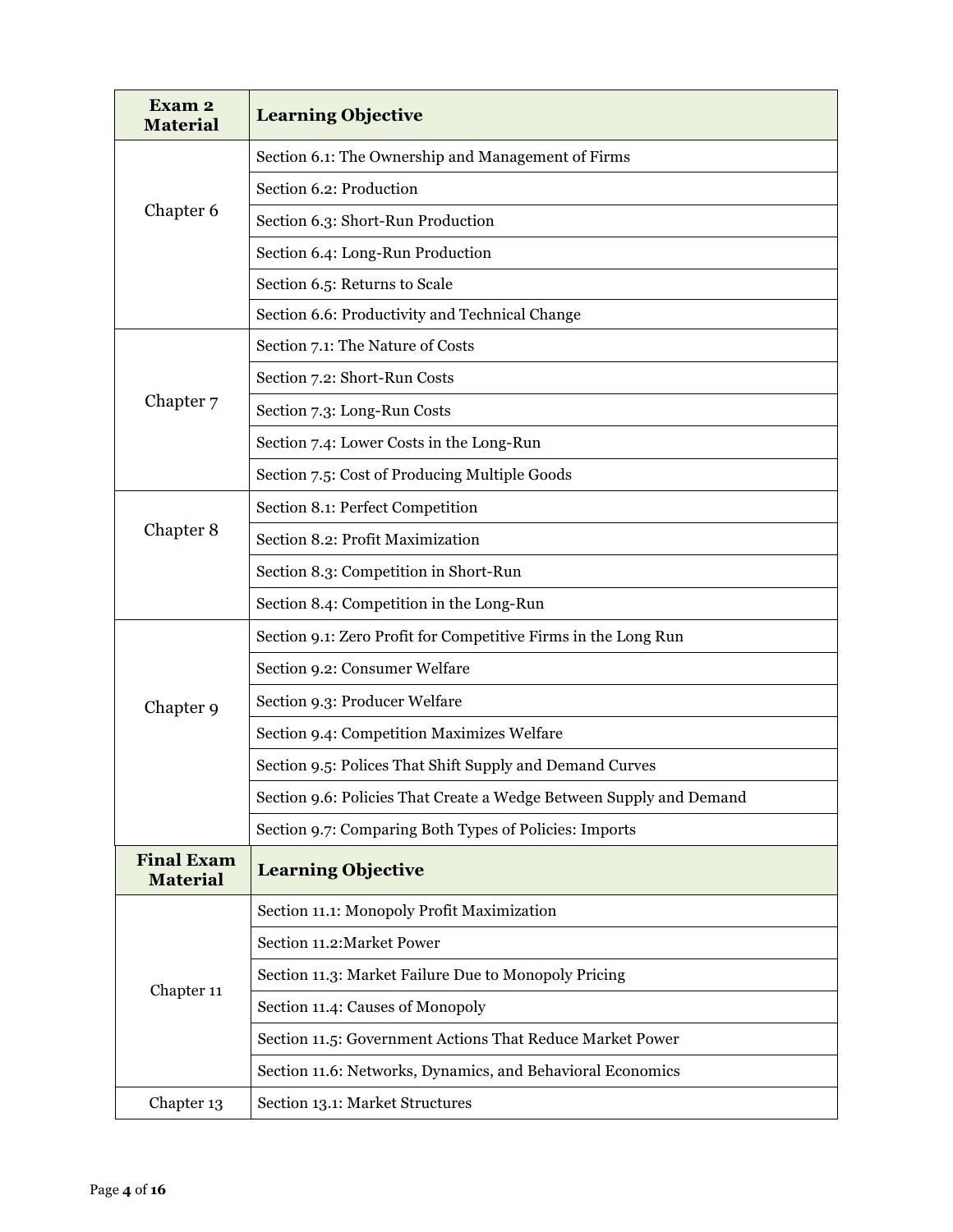|                          | Section 13.2: Cartels                                            |  |
|--------------------------|------------------------------------------------------------------|--|
|                          | Section 13.3: Cournot Oligopoly                                  |  |
|                          | Section 13.4: Stackelberg Oligopoly                              |  |
|                          | Section 13.5: Bertrand Oligopoly                                 |  |
|                          | Section 13.6: Monopolistic Competition                           |  |
| Chapter 18               | Section 18.1: Externalities                                      |  |
|                          | Section 18.2: The Inefficiency of Competition with Externalities |  |
|                          | Section 18.3: Regulating Externalities                           |  |
|                          | Section 18.4: Market Structure and Externalities                 |  |
|                          | Section 18.5: Allocating Property Rights to Reduce Externalities |  |
|                          | Section 18.6: Rivalry and Exclusion                              |  |
| All Previous<br>Chapters | See Above                                                        |  |

## **\*\*\* Please note the final exam is CUMULATIVE, though mostly based on the last section of the course (chapters 11, 13, and 18).**

## **Work for the Course**

There are five types of activities for the course:

- Introduction forum (on D2L);
- Readings (chapters from textbook on MyEconLab);
- Online homework assignments (on MyEconLab);
- Online quizzes (on MyEconLab);
- Exams (with Examity proctoring).

Homework, quizzes, cheat sheets, discussion forums and exams will be graded work

## **Course Schedule and Pacing**

Given the compressed nature of a summer session class, it is important that material be learned in a timely manner. As a result, students are required to complete homework assignments and quizzes by certain deadlines. Similarly, exam dates are commonly determined to prevent students from falling behind.

The course has been designed so that students have some flexibility in their schedule. But it has also been designed to prevent students from attempting to quickly rush through the material. Thus, coursework is made available sequentially.

Students will always have the option of submitting work early once it is available to students.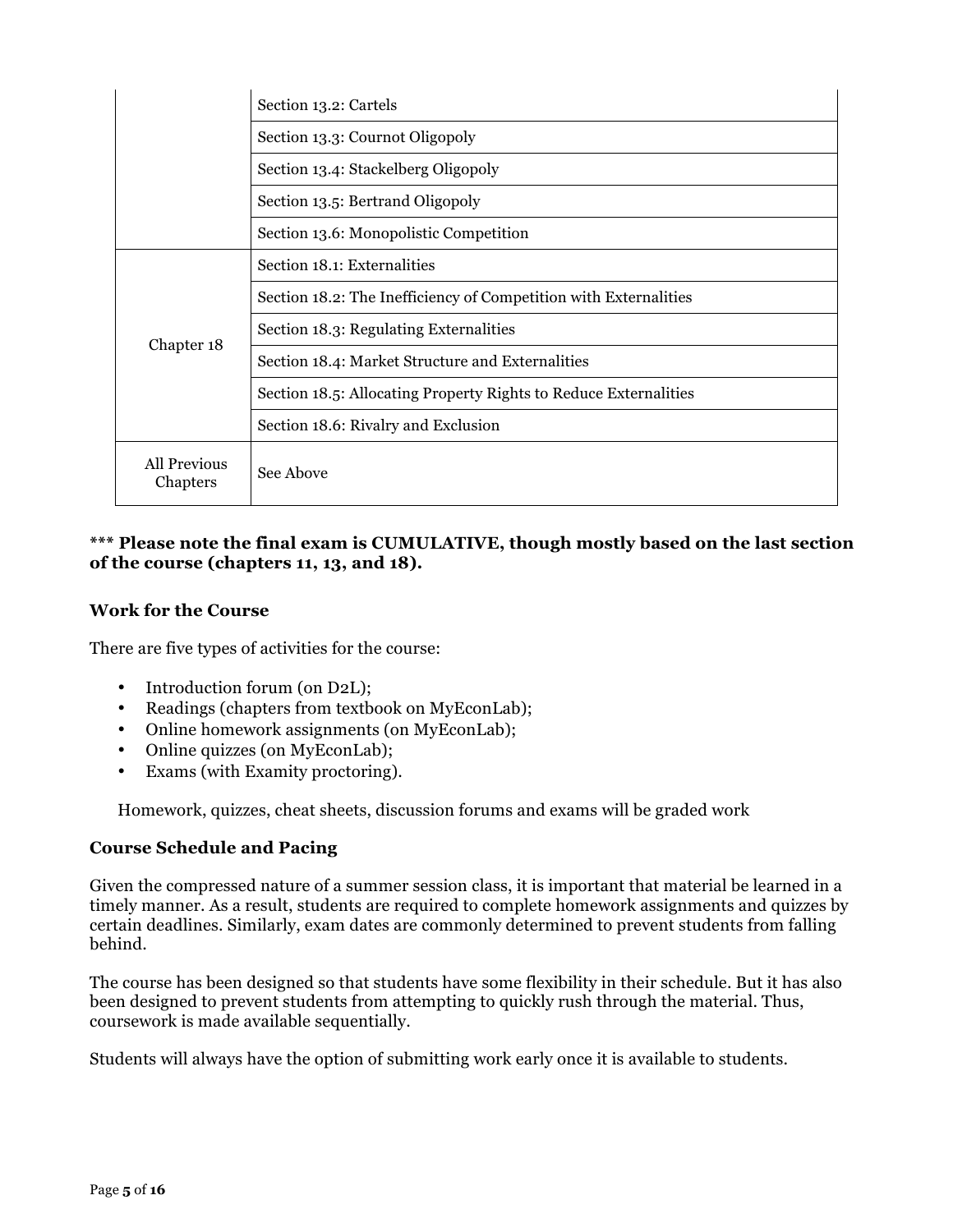# **Time Line**

| <b>Chapter</b>    | <b>Regular Homework and Quiz</b><br><b>Due Date and Time</b> | Exam                            |
|-------------------|--------------------------------------------------------------|---------------------------------|
| 1                 | Wednesday, June 6, 2018 at 11:59 PM                          |                                 |
| $\overline{2}$    | Wednesday, June 6, 2018 at 11:59 PM                          |                                 |
| 3                 | Friday, June 8, 2018 at 11:59 PM                             | Unit 1                          |
| 4                 | Monday, June 11, 2018 at 11:59 PM                            | Material                        |
| 5                 | Wednesday, June 13, 2018 at 11:59 PM                         |                                 |
| Exam 1            | Friday, June 15, 2018 at 11:30 PM                            |                                 |
| 6                 | Tuesday, June 19, 2018 at 11:59 PM                           |                                 |
| 7                 | Wednesday, June 20, 2018 at 11:59 PM                         | Unit 2                          |
| 8                 | Thursday, June 21, 2018 at 11:59 PM                          | Material                        |
| 9                 | Friday, June 22, 2018 at 11:59 PM                            |                                 |
| Exam <sub>2</sub> | Monday, June 25, 2018 at 11:30 PM                            |                                 |
| 11                | Wednesday, June 27, 2018 at 11:59 PM                         | Unit 3                          |
| 13                | Friday, June 29, 2018 at 11:59 PM                            | Material                        |
| 18                | Monday, July 2, 2018 at 11:59 PM                             |                                 |
| lFinal Examl      | Thursday, June 5, 2018 at 11:30 PM                           | All units, but<br>mostly Unit 3 |

# **Remember that the final is cumulative though mostly based on chapters 11,13, and 18!**

**\*\*\*\*Note: All times and dates are based on local time in Tucson, AZ**. The times and dates on MyEconLab reflect the time in Arizona—not your local time if you happen to be in another time zone.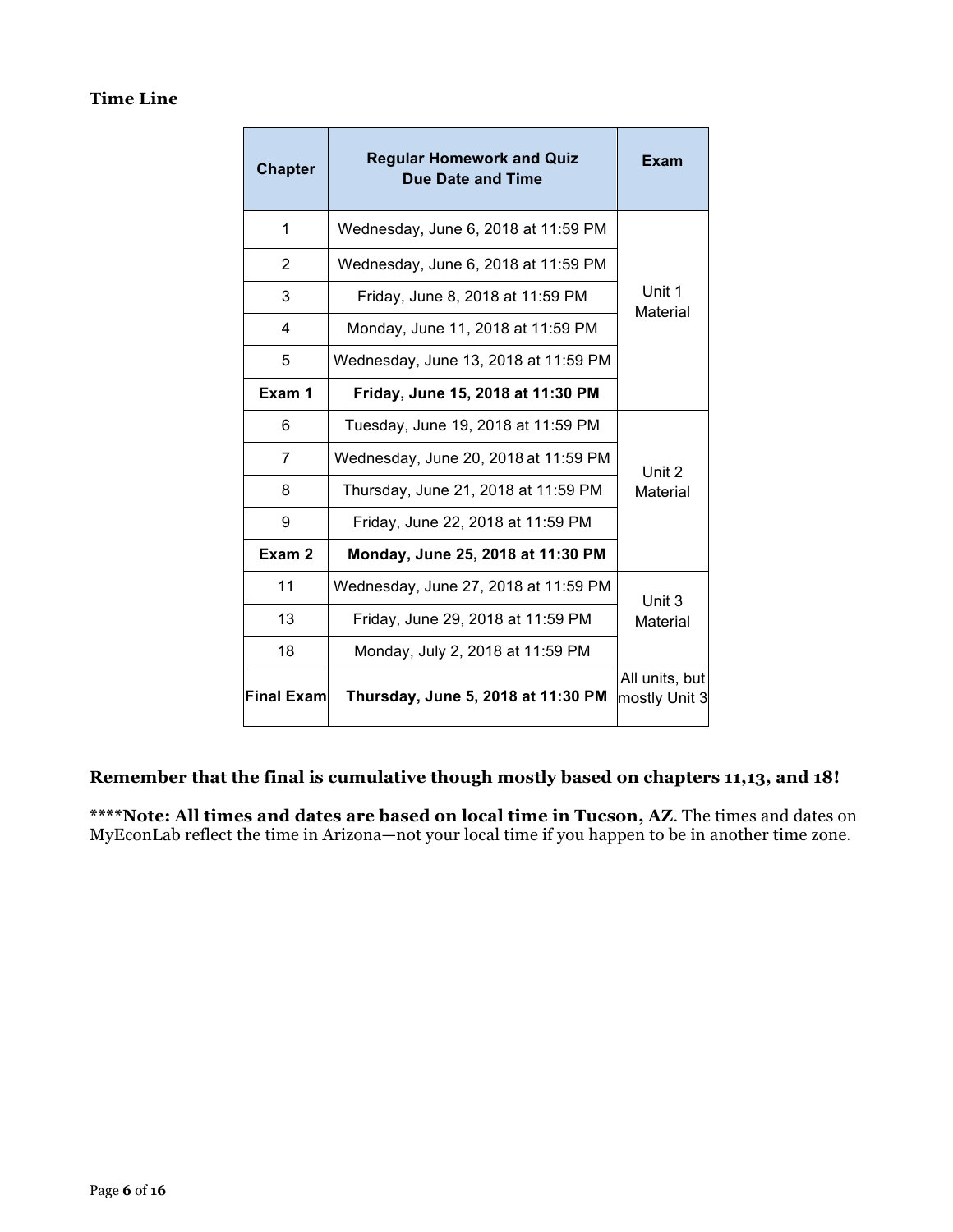Below is a detailed schedule with the open dates, due dates, and value of the assignment.

| Assignment                                                             | Open Date and Time   | Due Date and Time      | Point Value |
|------------------------------------------------------------------------|----------------------|------------------------|-------------|
| Chapter 1 Quiz                                                         | Mon. 06/04 @ 12:00AM | Wed. 06/06 @ 11:59PM   | (Optional)  |
| Chapter 2 Homework                                                     | Mon. 06/04 @ 12:00AM | Wed. 06/06 @ 11:59PM   | 15          |
| Chapter 2 Quiz                                                         | Mon. 06/04 @ 12:00AM | Wed. 06/06 @ 11:59PM   | 15          |
| <b>Introduction Post</b><br><b>Submit on D2L</b><br><b>Discussions</b> | Mon. 06/04 @ 12:00AM | Wed. 06/06 @ 12:00AM   | 25          |
| Chapter 3 Homework                                                     | Mon. 06/04 @ 12:00AM | Fri. 06/08 @ 11:59PM   | 15          |
| Chapter 3 Quiz                                                         | Mon. 06/04 @ 12:00AM | Fri. 06/08 @ 11:59PM   | 15          |
| Chapter 4 Homework                                                     | Mon. 06/04 @ 12:00AM | Mon. 06/11 @ 11:59PM   | 15          |
| Chapter 4 Quiz                                                         | Mon. 06/04 @ 12:00AM | Mon. 06/11 @ 11:59PM   | 15          |
| Chapter 5 Homework                                                     | Mon. 06/04 @ 12:00AM | Wed. 06/13 @ 11:59PM   | 15          |
| Chapter 5 Quiz                                                         | Mon. 06/04 @ 12:00AM | Wed. 06/13 @ 11:59PM   | 15          |
| Exam 1                                                                 | Fri. 06/15 @ 12:00AM | Fri. 06/15 @ 11:30PM   | 225         |
| Chapter 6 Homework                                                     | Wed. 06/13 @ 12:00AM | Tues. 06/19 @ 11:59PM  | 15          |
| Chapter 6 Quiz                                                         | Wed. 06/13 @ 12:00AM | Tues. 06/19 @ 11:59PM  | 15          |
| Chapter 7 Homework                                                     | Wed. 06/13 @ 12:00AM | Wed. 06/20 @ 11:59PM   | 15          |
| Chapter 7 Quiz                                                         | Wed. 06/13 @ 12:00AM | Wed. 06/20 @ 11:59PM   | 15          |
| Chapter 8 Homework                                                     | Wed. 06/13 @ 12:00AM | Thurs. 06/21 @ 11:59PM | 15          |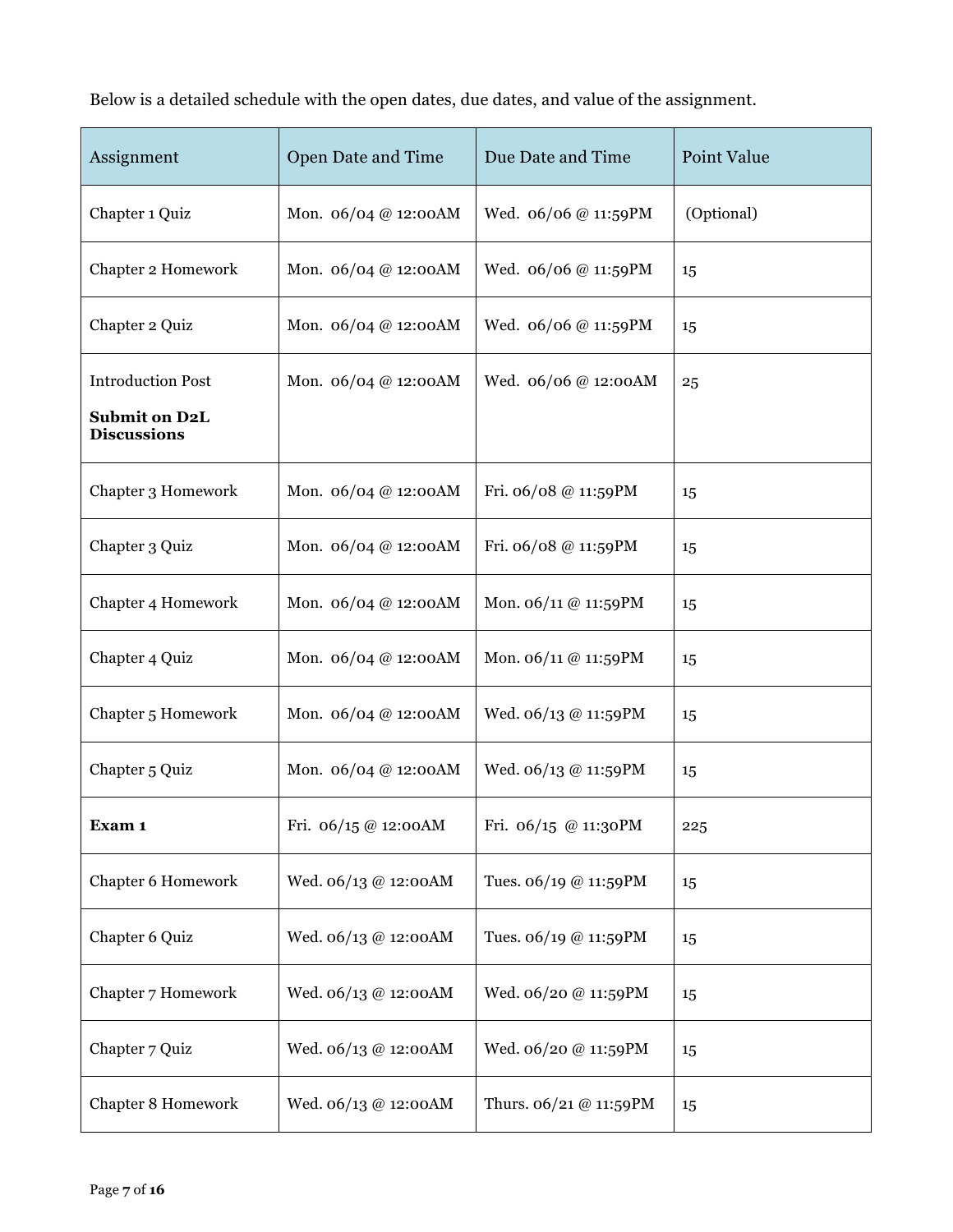| Chapter 8 Quiz      | Wed. 06/13 @ 12:00AM   | Thurs. 06/21 @ 11:59PM  | 15  |
|---------------------|------------------------|-------------------------|-----|
| Chapter 9 Homework  | Wed. 06/13 @ 12:00AM   | Fri. 06/22 @ 11:59PM    | 15  |
| Chapter 9 Quiz      | Wed. 06/13 @ 12:00AM   | Fri. 06/22 @ 11:59PM    | 15  |
| Exam 2              | Mon. 06/25 @ 12:00AM   | Mon. 06/25 @ 11:30PM    | 225 |
| Chapter 11 Homework | Fri. 06/22 @ 12:00AM   | Wed. $06/27 @ 11:59$ PM | 15  |
| Chapter 11 Quiz     | Fri. 06/22 @ 12:00AM   | Wed. 06/27 @ 11:59PM    | 15  |
| Chapter 13 Homework | Fri. 06/22 @ 12:00AM   | Fri. $06/29$ @ 11:59PM  | 15  |
| Chapter 13 Quiz     | Fri. 06/22 @ 12:00AM   | Fri. 06/29 @ 11:59PM    | 15  |
| Chapter 18 Homework | Fri. 06/22 @ 12:00AM   | Mon. 07/02 @ 11:59PM    | 15  |
| Chapter 18 Quiz     | Fri. 06/22 @ 12:00AM   | Mon. 07/02 @ 11:59PM    | 15  |
| <b>Final Exam</b>   | Thurs. 07/05 @ 12:00AM | Thurs. 07/05 @ 11:30PM  | 225 |

# **Exam Availability Dates**

Regularly scheduled exams will be available via D2L from:

| Exam 1:     | Friday, June 15, 2018, from 12:00 AM to 11:30 PM               |
|-------------|----------------------------------------------------------------|
|             | Last allowed start time: 9:30 PM Friday, June 15th             |
| Exam 2:     | Monday, June 25, 2018, from 12:00 AM to 11:30 PM               |
|             | Last allowed start time: 9:30PM Monday, Jun 25 <sup>th</sup>   |
| Final Exam: | Thursday, July 5, 2018, from 12:00 AM to 11:30PM               |
|             | Last allowed start time: 9:30PM Thursday, July 5 <sup>th</sup> |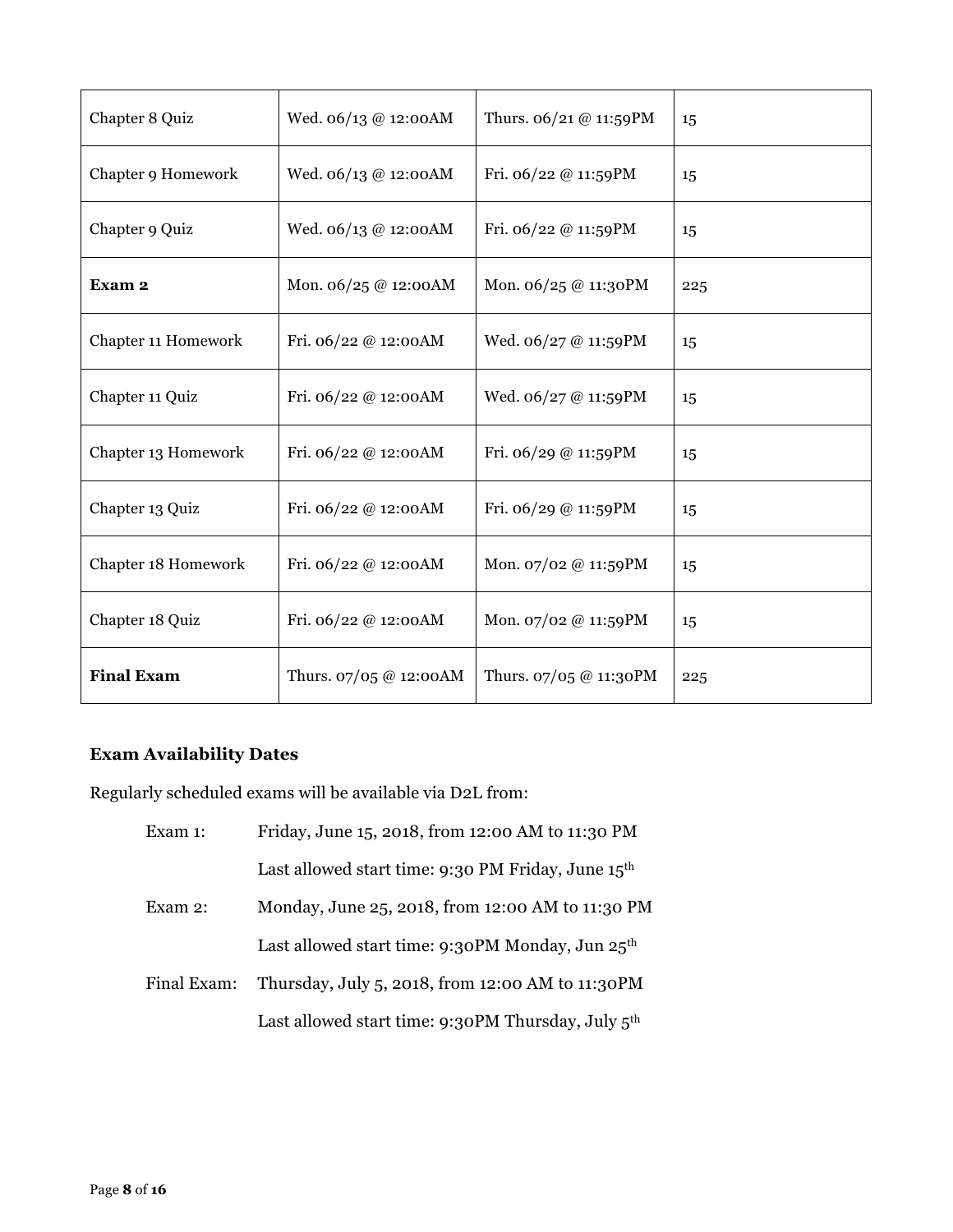# **Examity**

All students must register with the Internet proctoring service, Examity, and have the necessary technology and equipment to be monitored while taking the exam. You will not be able to take the exam without using Examity.

## **\*\*\* Please see the Student Quick Guide to Examity posted on D2L.**

## **Key points about using Examity**

- **You must set up a profile with Examity (see link on D2L)**
- **You must provide a phone number to Examity (when you set up your profile)**
- **You must schedule your exam appointments in advance. Exams are scheduled on the half-hour.**
- **You must make sure your computer and internet speeds meet the technical requirements.**

The **Student Quick Guide** will walk you through setting up your Examity profile and dashboard. You will have to schedule your exams with Examity ahead of time. Students are encouraged to set up your exam appointments early. *If you set up your appointment within 24 hours, you will have to pay an additional \$3 for an "On-Demand" fee*. Otherwise, it is free for students to schedule their Examity appointments. If you do find yourself having to schedule your exam within 24 hours, make sure you select the "On-Demand" option from the scheduling window, which will then allow you to select lastminute appointments.

Additional specific information about Examity is provided below.

**Note:** All times and dates are based on local time in Tucson, AZ. The times and dates on *MyEconLab* reflect the time in Arizona—not your local time if you happen to be in another time zone.

There are technical requirements for Examity that students need to make sure they are able to accommodate, or else they will not be able to take their exams. Computer requirements are as follows:

- Desktop computer or laptop (**not** tablet, and Chromebooks are not compatible)
- Webcam and microphone (built-in or external)
- Connection to network with sufficient internet speed: at least 2 Mbps download speed and 2 Mbps upload– test internet speed at http://www.speedtest.net
- Browser with pop-up blocker disabled

Students are encouraged to complete the computer requirements check on their Examity dashboards prior to their first exam. Students are responsible for arranging this prior to exams, and no accommodation will be given to students who are not able to take their exam as a result of not ensuring they meet these requirements before taking the exam.

Examity recommends that students check their internet speed while first setting up their profiles in the beginning of the semester, but *also* the morning of your exam, check again that your speeds are fast enough. Speed times can vary day to day.

If you have any technical issues with Examity, you can always call then at 855-EXAMITY, or use their live chat functionality in the Examity dashboard.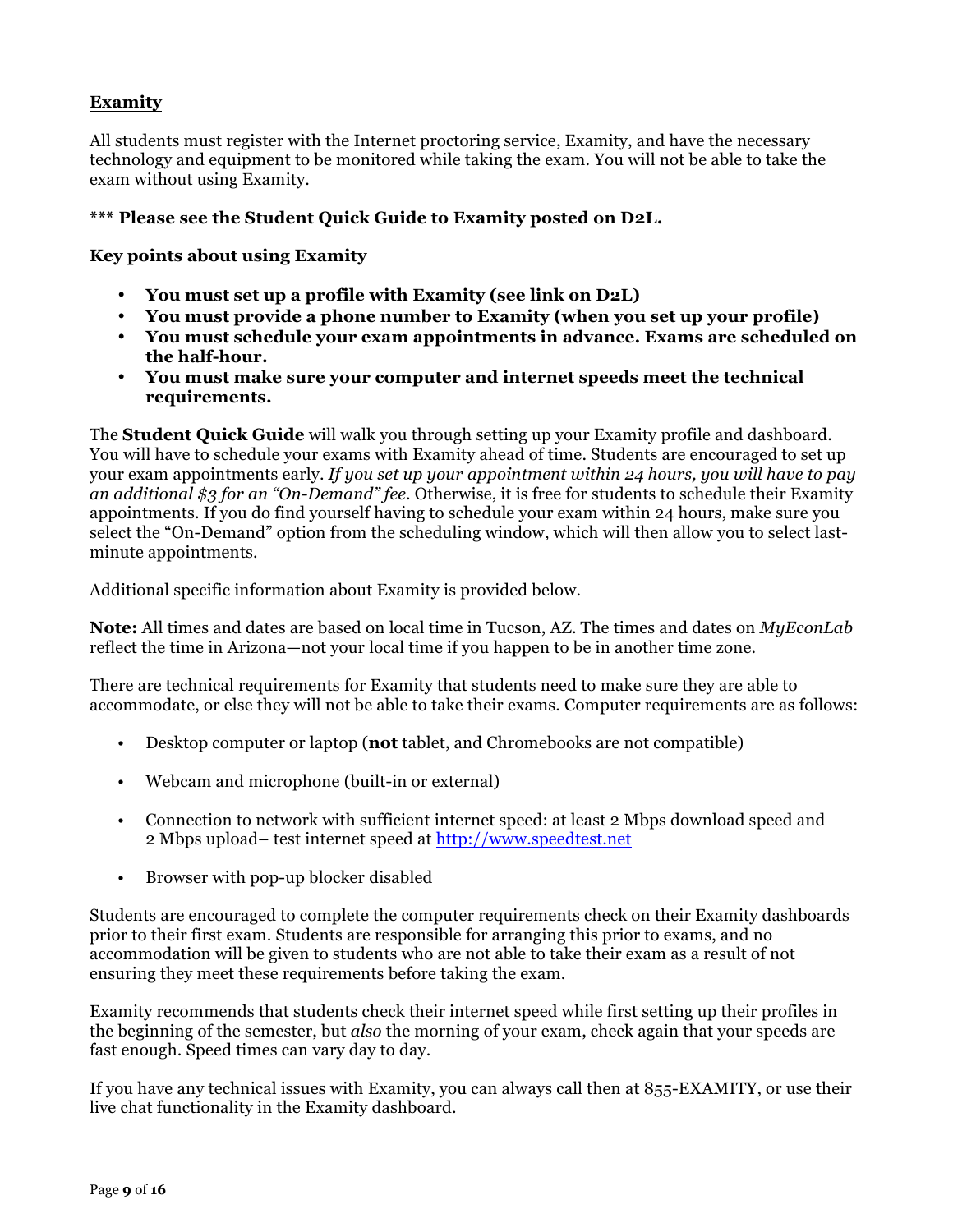# **Exam Time Allowed Once Student Starts Exam**

| Exam $1$ : | 120 minutes |
|------------|-------------|
| Exam 2:    | 120 minutes |
| Exam $3$ : | 120 minutes |

#### **Key Issues with Exams, and Exam Rules**

- Students must use Examity while taking their exam.
- Students will have a time range to start the exam, but must complete the exam in one sitting. (A single short bathroom break is allowed.)
- Exams will be closed-book and closed notes with the exception of a **formula sheet**, provided by the instructor and posted on D2L.
- Students will be able to use simple, four-function, non-programmable calculators. No other calculator is permitted.
- Exam 3 is **cumulative**.
- Students will have 24 hours to appeal their exam grade from the time grades are posted.

#### **Communicating with the Instructor**

This course uses a "two before me" policy in regards to student to faculty communications. When questions arise during the course of this class, please remember to check these two sources for an answer before asking me to reply to your individual questions:

- 1. Course syllabus
- 2. Announcements on D2L

This policy will help you in potentially identifying answers before I can get back to you and it also helps your instructor from answering similar questions or concerns multiple times.

If you have questions of a personal nature such as a personal emergency, questioning a grade on an assignment, or something else that needs to be communicated privately, you are welcome to contact me via email.

#### **Please send all emails to the course email address:** econ300arizona@gmail.com

My plan is to check in multiple times a day during the weekday (Monday – Friday), but please allow **24 hours** for me to respond.

If you have a question about the technology being used in the course, please contact the Pearson help desk for assistance (See the *'Technical Support Contact Information'* below). The University of Arizona 24/7 Computer Support desk can be helpful with general computer questions and problems.

#### **Email and Internet**

You must have an active Net ID account and access to the Internet. *All instructor correspondence will be sent to your UA email account.* 

Please plan on checking your UA email account regularly for course related messages. If you forward email from your UA account, be sure that you do not have filters that restrict email from the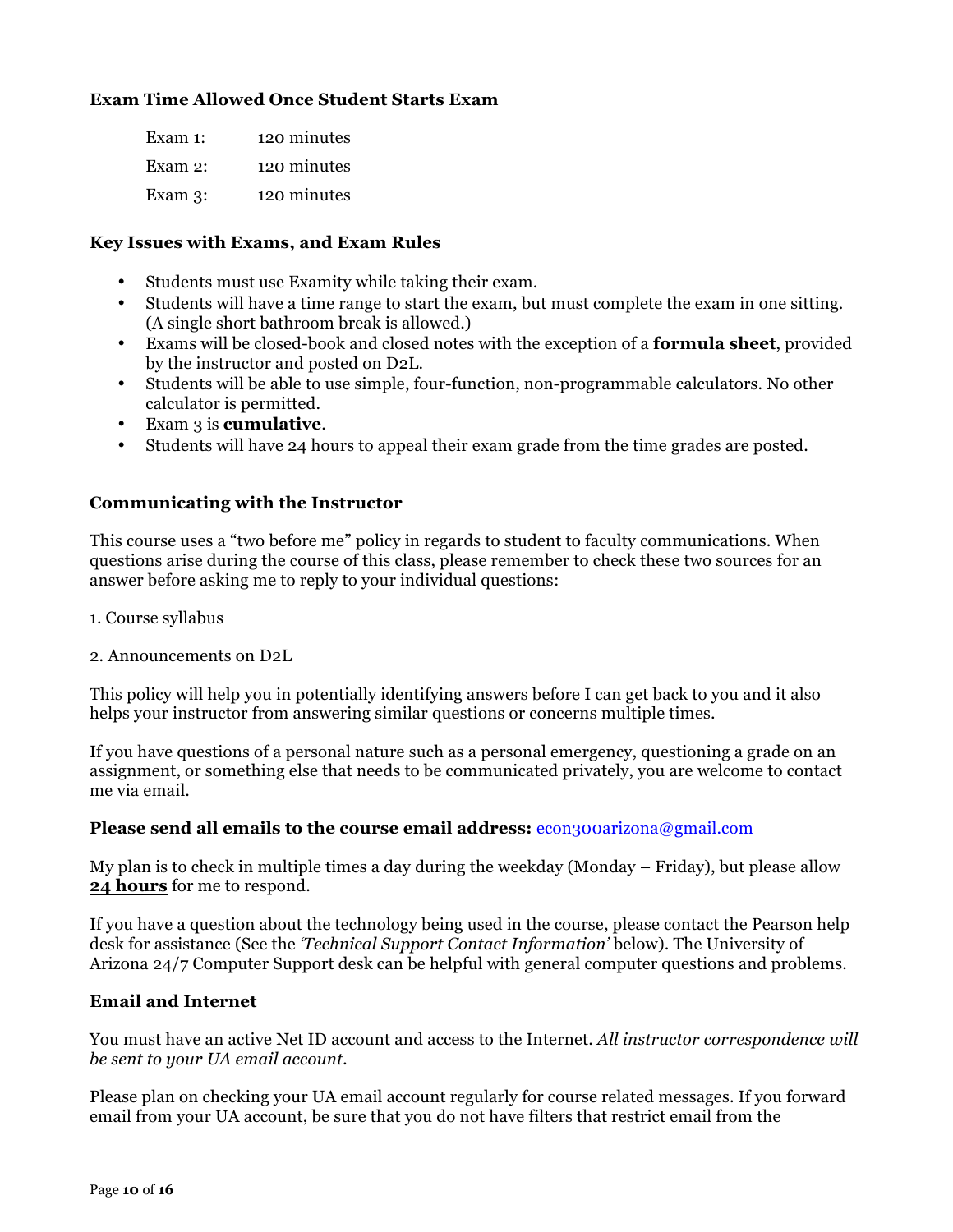University or MyEconLab (mass mailings to all students in the class are often utilized by the instructor).

# **MyEconLab Computer Requirements**

MyEconLab courses support either Windows® or Macintosh® operating systems and certain versions of Microsoft Internet Explorer®, Firefox®, or Safari®. System requirements vary depending on your course. To check the requirements for your specific course, go to the MyEconLab Browser Check, available under the *Getting Started* section on D2L.

## **Studying and Preparation Time**

The course requires you to spend time preparing and completing assignments. A three-credit course requires 135 hours of student work according to the Arizona Board of Regents (ABOR Policy 2-206 A8) for students who work at a typical pace.

Therefore, you should expect to spend approximately 8 hours per chapter preparing for and completing assignments and exams in this course (135 divided by 11 chapters is approximately 13 hours), if you work at a typical pace.

## **Missed Exams**

The only acceptable excuses for missing an exam are those allowed under University regulations – medical excuses and dean's excuses (for University business).

You must notify the instructor before your scheduled exam time begins that you will be unable to take the exam. You will need to provide credible, third party validation that you were unable to take your exam when scheduled (doctor, medical clinic, urgent care, etc.). The actual excuse can be delivered after the exam when you are able to do that.

All excuses will be audited due to the geographic distribution of students in an online course so that all students are treated equally and fairly (it is unethical and violates the Code of Academic Integrity to seek advantage by postponing an exam for false reasons).

## **Late or Missed Homework or Quizzes**

All assignments must be finished and turned in on time to receive any credit. You will receive **zero** credit for late assignments.

Exceptions to this policy will only be made if there are unforeseen events that impact all students in the course, and will be determined by the instructor.

## **Course Weights, Points, and Grading**

Each assignment within a category is weighted evenly.

| <b>Assignment</b> | <b>Points</b> |
|-------------------|---------------|
| <b>Type</b>       | Total         |
| Intros            | 25            |
| Homework          | 150           |
| Quizzes           | 150           |
| Exams             | 675           |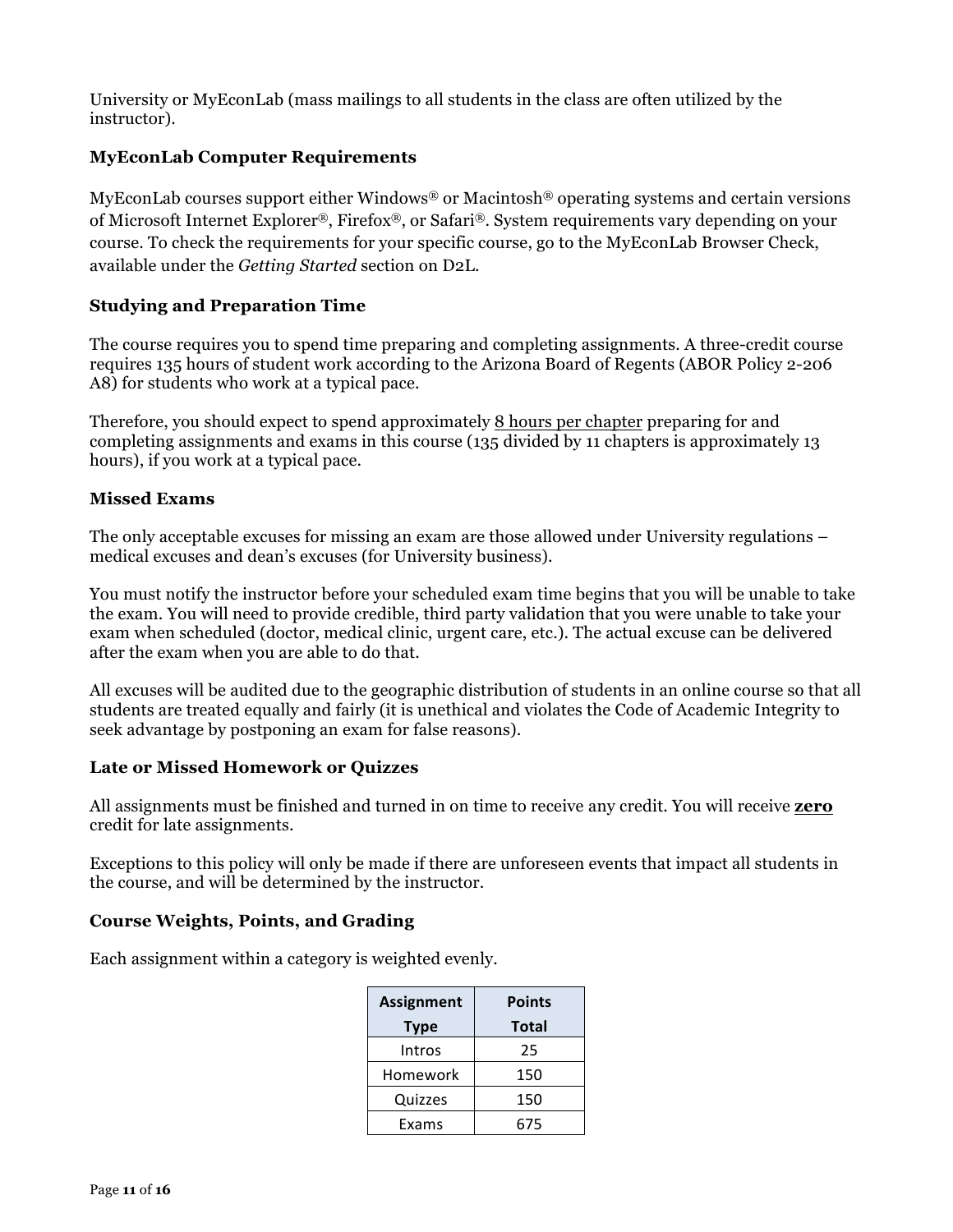## *Introduction on D2L Discussion Forum (25 pts)*

On the first day of class please introduce yourself to the class on the discussion forum in D2L. **Please tell us** (1 ) your name, (2) year in school and major, (3) where you are from, (4) what you want to get out of the class....be honest!, (5) at least one interesting thing about you. Pictures are not required but are encouraged.

#### *Homework Grading (15 pts each; 150 total)*

The homework assignments are designed to help students learn the concepts covered in each chapter and are designed to identify areas of confusion and to confirm student understanding. Students will receive feedback before submitting their homework questions.

- Each homework assignment can be submitted as many times as the student wishes until the assignment is due
- **Lowest homework grade will be dropped**.

#### *Quiz Grading (15 pts each; 150 total)*

The online quizzes are opportunities for students to receive additional feedback on their learning, but in a more structured way. Unlike homework questions that do not penalize students for incorrect answers, quizzes are designed to mimic exam settings. Students will not be able to change their answers after they submit them and you will not know if you answered a question correctly while taking the quiz.

MyEconLab will provide students with feedback on the areas that students need to study for the exam based on quiz performance.

Key issues with the quizzes:

- You must do the chapter homework before you can do the chapter quiz
- Students may only take a chapter quiz once
- Once questions are answered, you can't go back and change your answer
- You must answer a question before you can go to the next question
- You will know your quiz score when your entire quiz is submitted
- You will be able to find out which questions you got wrong after the due date for the quiz has passed.
- You must finish your quiz in one sitting. Be conservative and plan for it to take at least an hour.
- **Lowest quiz grade will be dropped**.

#### *Exams (225 pts each; 675 total)*

- Exam 1 will cover chapters 2 through 5
- Exam 2 will cover chapters 6 through 9
- Exam 3 will be comprehensive but will focus on chapters 11,13, and 18.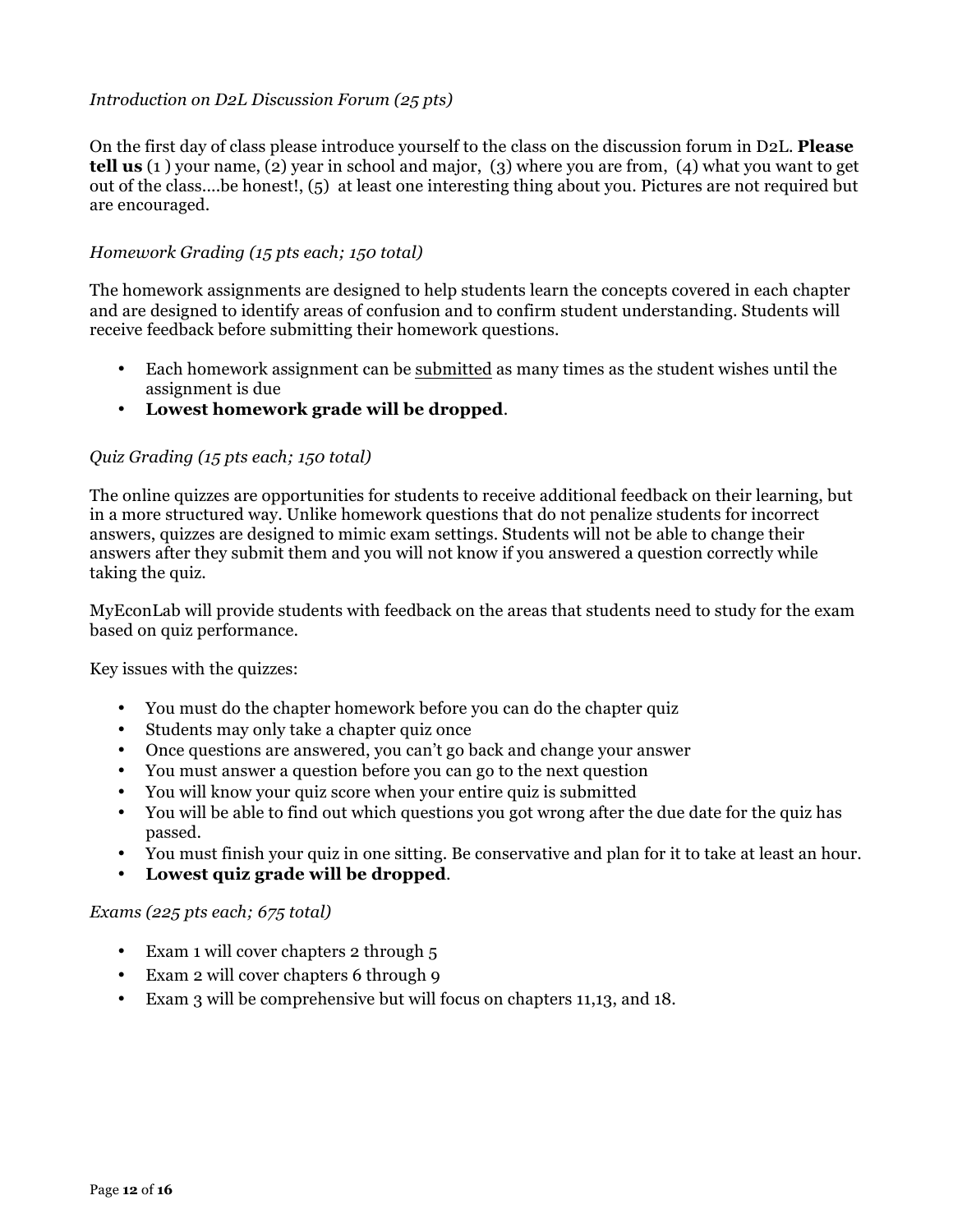# **Grades and Grading Scale**

Assignment of a letter grade is based on points earned with the table below illustrating cutoffs:

| Course | <b>Points</b> |
|--------|---------------|
| Grade  | Range         |
| А      | 900 and above |
| B      | 800 to 899    |
| C      | 700 to 799    |
| D      | 600 to 699    |
| F      | Below 600     |

The instructor retains the right to lower the cutoffs depending on the final distribution of points, but you should not count on that to happen. The cutoffs will definitely not be raised, and all students will be evaluated on the same requirements.

You can be guaranteed that no one with equal or fewer points will get a higher letter grade. There is no subjective evaluation component that will alter your position. Personal circumstances (such as family situations or needing the course to graduate or for a specific scholarship) will not affect your grade.

#### **How to Succeed in this Course**

- Check your UA email regularly (several times a day)
- Log into D2L regularly
- Communicate with your instructor if you have an emergency or difficulty
- Contact the relevant help desks immediately if you are having technical problems
- Create a study schedule so that you don't fall behind on assignments
- Complete all assignments
- Anticipate technical problems and have alternative computer sources to use (friends, family, public wi-fi, libraries, offices, public college labs, etc.)

#### **Student Conduct Statement**

Students are required to adhere to the behavior standards listed in Arizona Board of Regents Policy Manual Chapter V – Campus and Student Affairs: Code of Conduct

#### http://deanofstudents.arizona.edu/policies-and-codes/code-academic-integrity

The instructor defines appropriate classroom and online behavior. This includes the number and length of individual messages online. Course discussion messages should remain focused on the assigned discussion topics. Students must maintain a cordial atmosphere and use tact in expressing differences of opinion. Inappropriate discussion board messages may be deleted if an instructor feels it is necessary.

Students will be notified privately that their posting was inappropriate. Student access to the course Email feature may be limited or removed if an instructor feels that students are sending inappropriate electronic messages to other students in the course.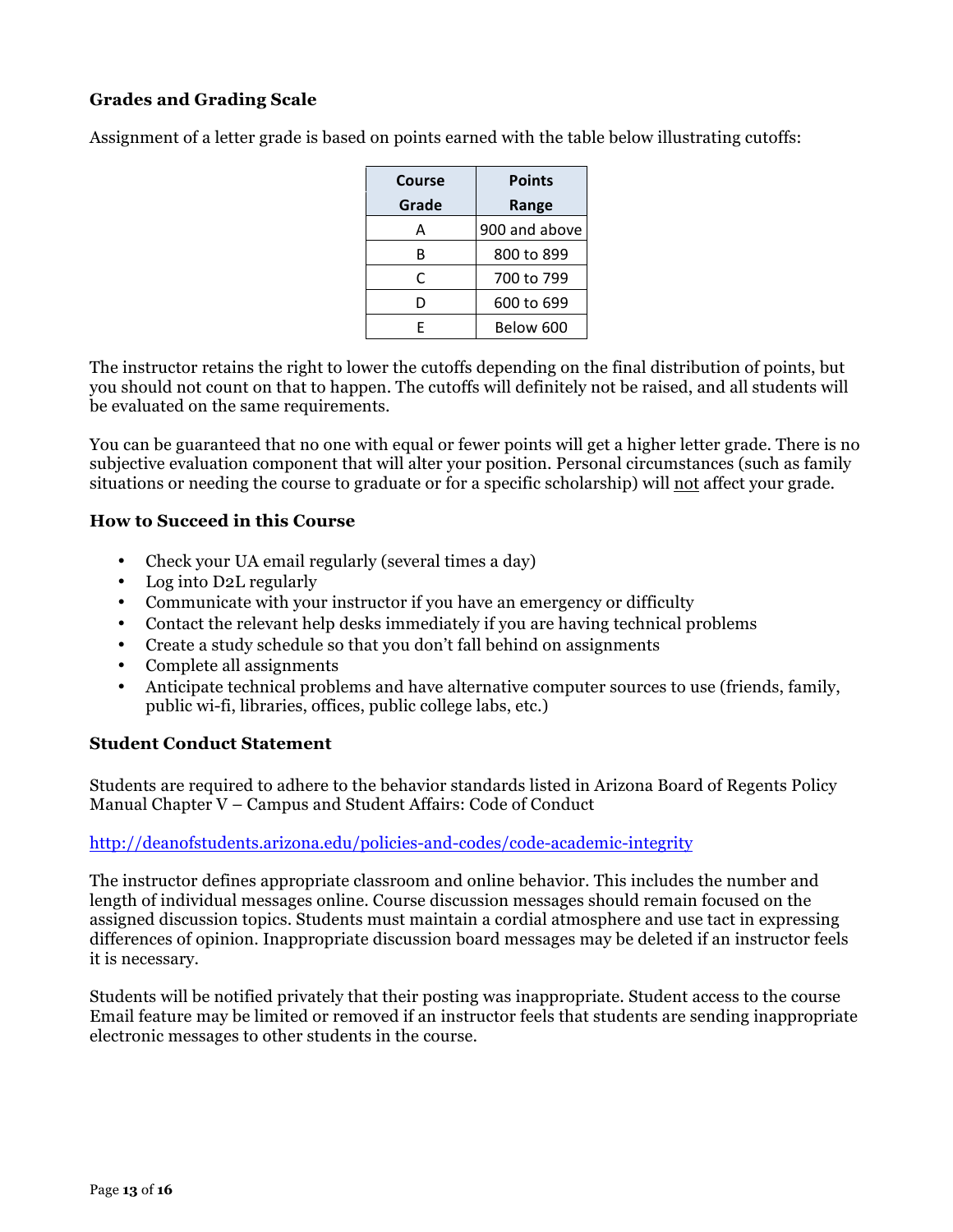# **Academic Integrity**

**Academic integrity is a serious issue and violations of integrity will not be tolerated whatsoever in this class.** UA expects and requires all its students to act with honesty and integrity, and respect the rights of others in carrying out all academic assignments.

Academic Dishonesty occurs whenever any action or attempted action is pursued that creates an unfair academic advantage or disadvantage for you and/or any member or members of the academic community. *All forms of academic dishonesty are subject to sanctions under the Code of Academic*

*Integrity.* Sanctions include: written warning, reduction in grade for work involved, disciplinary probation, loss of credit for work involved, failing grade in the course, suspension, and/or expulsion. Various forms of academic dishonesty include, but are not limited to cheating, fabrication, facilitating academic dishonesty, and/or plagiarism.

Cheating can include but is not limited to these types of behaviors: (a) the unauthorized granting or receiving of aid during the prescribed period of a course-graded exercise; students may not consult written materials such as notes or books, may not look at the paper of another student, nor consult orally with any other student taking the same test; (b) asking another person to take an examination in his or her place, or taking an examination for or in place of another student; (c) stealing, borrowing, buying, or disseminating tests, answer keys, or other examination material; (d) stealing or copying research papers, creative papers, speeches, drawings, diagrams, musical scores, graphs, maps, computer programs, etc. and presenting them as one's own; and (e) copying answers for graded homework assignments. Any student who violates or assists in violating these standards will be pursued through the proper academic and disciplinary channels. Viewing a cell phone or other programmable electronic device during an exam will be considered cheating.

For more information on academic integrity, including the policy and appeal procedures, please visit:

## http://deanofstudents.arizona.edu/policiesandcodes/codeofacademicintegrity

The Eller College has positioned itself as an organization that highly values individual integrity (see various mentions on the college website, several integrity and ethics programs, case competitions, etc.). Student disregard for the policies or ignoring the unethical behaviors of others weakens this mission of our College. The Eller College also has an anonymous website to report violations of the Code (Goodcats) that can be accessed on the Blackboard log-in page. Further Eller College advice on ethical and integrity issues can be found at: http://ethics.eller.arizona.edu/

## **Technical Support Contact Information**

In general, computers, software and Internet service providers have become relatively reliable; however, it is often difficult to isolate a specific problem that does occur. Problems can result from user error (the most common), computer hardware malfunctions, computer software malfunctions, Internet service provider problems, university servers, and the course management systems.

Your instructor is not a computer expert, and taking an online course requires higher levels of student computer expertise than typical classes.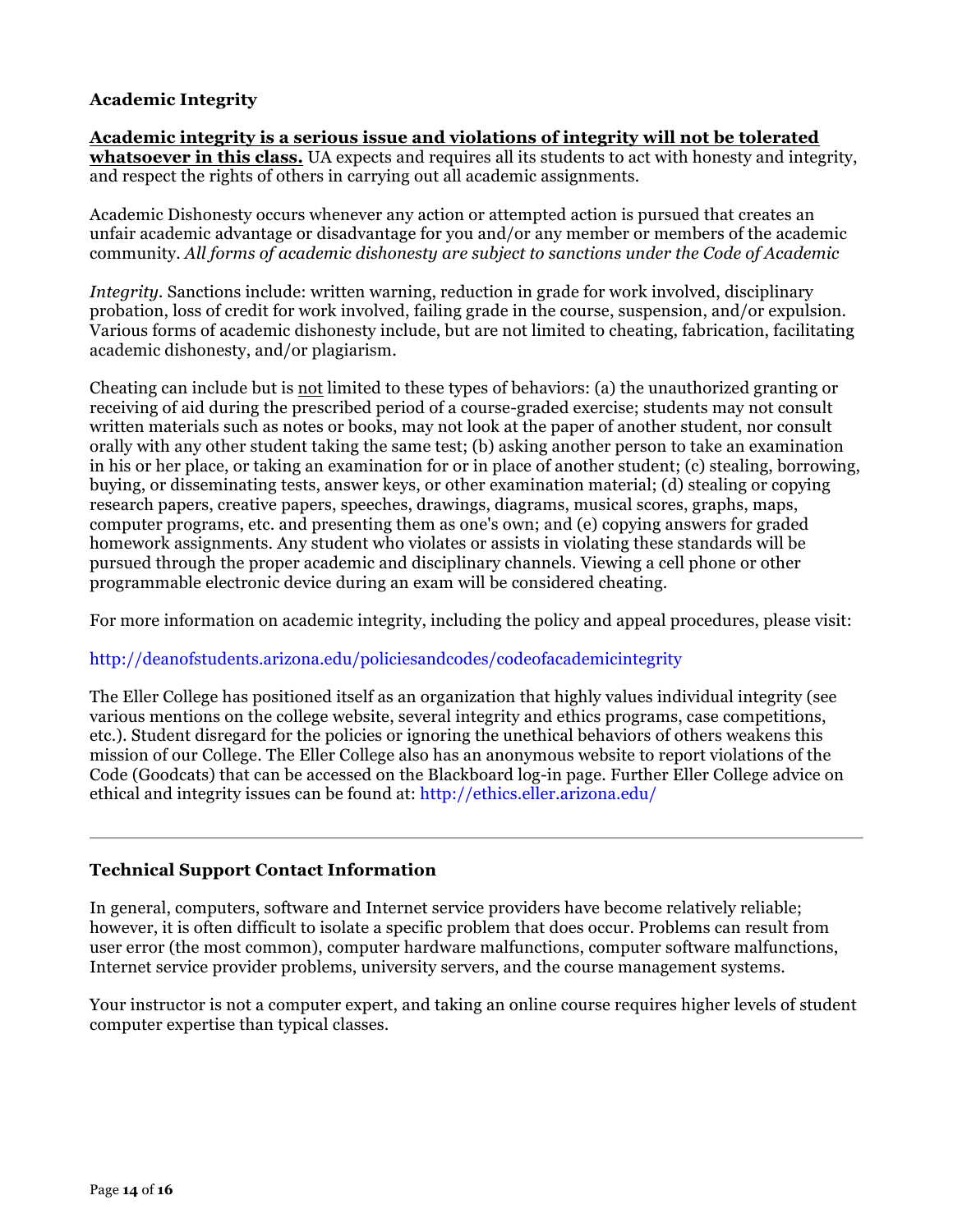#### **Internet Connection Issues**

There are times when students have a difficult time with their Internet connections. It could be your computer is having a problem, or it could be your Internet provider is, or it could be the website you are trying to reach is down. When you are trying to take an exam, this can be stressful.

So there are two useful sites that I believe are safe that might help you figure out what is going on:

(1) To benchmark you internet speed: http://www.speedtest.net/

(2) To see if a website is down or if it is just you: http://www.isitup.us

#### **Pearson MyEconLab**

This course uses the MyEconLab learning system developed by Pearson, the publisher of the course textbook. Go through MyEconLab for all class related work. If you are experiencing technical issues with MyEconLab:

| Online:        | http://myeconlab.com/support                |
|----------------|---------------------------------------------|
| Phone:         | 1-800-677-6337 (Toll free for U.S. callers) |
| Support Hours: | Mon-Fri, Noon-8PM ET                        |

#### **University of Arizona University Information and Technology Services**

If you are having problems with **YOUR COMPUTER**, you can seek the help from the UA 24/7 IT Support Center. They are familiar with many individual computer problems that students typically encounter and can often provide suggestions. In some cases, you will need to seek help from your computer manufacturer or your internet service provider.

Online: http://www.uits.arizona.edu/departments/the247

Email - UAssist Online Request Form: http://uassist.arizona.edu/arsys/shared/login.jsp

Phone: (520) 626-TECH (8324)

Walk-in Support: Martin Luther King Building, Room 207 (24/7)

## **Examity**

Telephone Help: 855-EXAMITY

Live chat available via the Examity dashboard